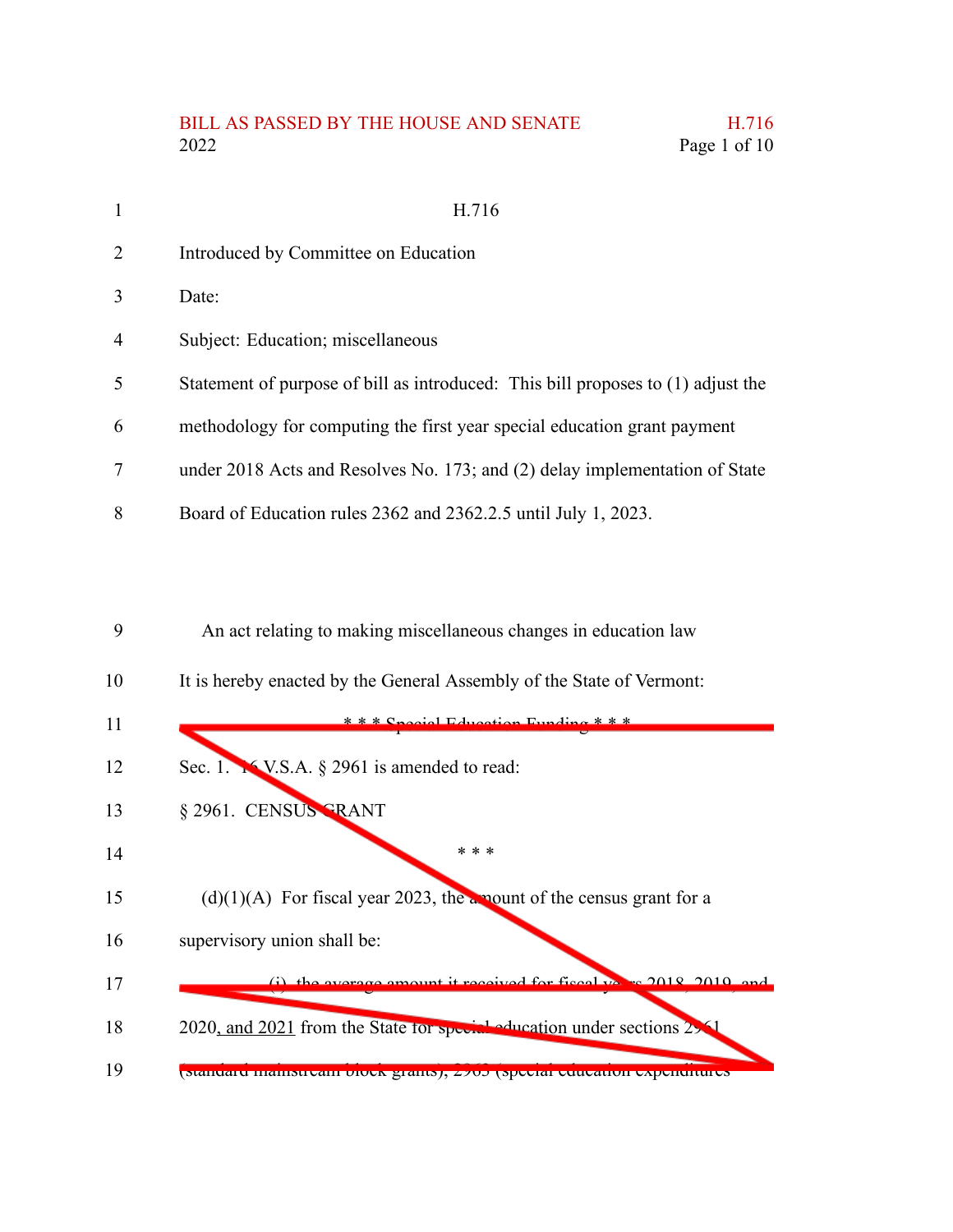| mont) and 2062a (avecational circumstances) of this title; increased           |
|--------------------------------------------------------------------------------|
| $\sigma$ y                                                                     |
| (i) the average amount it received for fiscal years 2018, 2019, and            |
| 2020, or the average amount it received for fiscal years 2019, 2020, and 2021, |
| whichever amon ut is greater, from the State for special education under       |
| sections 2961 (standard mainstream block grants), 2963 (special education      |
| expenditures reimburse, ent), and 2963a (exceptional circumstances) of this    |
| title; increased by                                                            |
| (ii) the annual change in the National Income and Product                      |
| Accounts (NIPA) Implicit Price De lator for State and Local Government         |
| Consumption Expenditures and Gross R vestment as reported by the               |
| U.S. Department of Commerce, Bureau of Conomic Analysis.                       |
| * * *                                                                          |
| *** Special Education Rule Change; Delay ***                                   |
| Sec. 2. STATE BOARD OF EDUCATION 2360 RULL SERIES; PARTIAL                     |
| <b>DELAY</b>                                                                   |
| It is the intent of the General Assembly to allow educators and staff time to  |
| adequately prepare for the delivery of special education services as equired   |
| under the State Board of Education special education rules series 2360, which  |
| takes effect on July 1, 2022. Therefore, notwithstanding any provision to the  |
| contrary under 10 v.o.A. y 104, the state board or Education shall suspend the |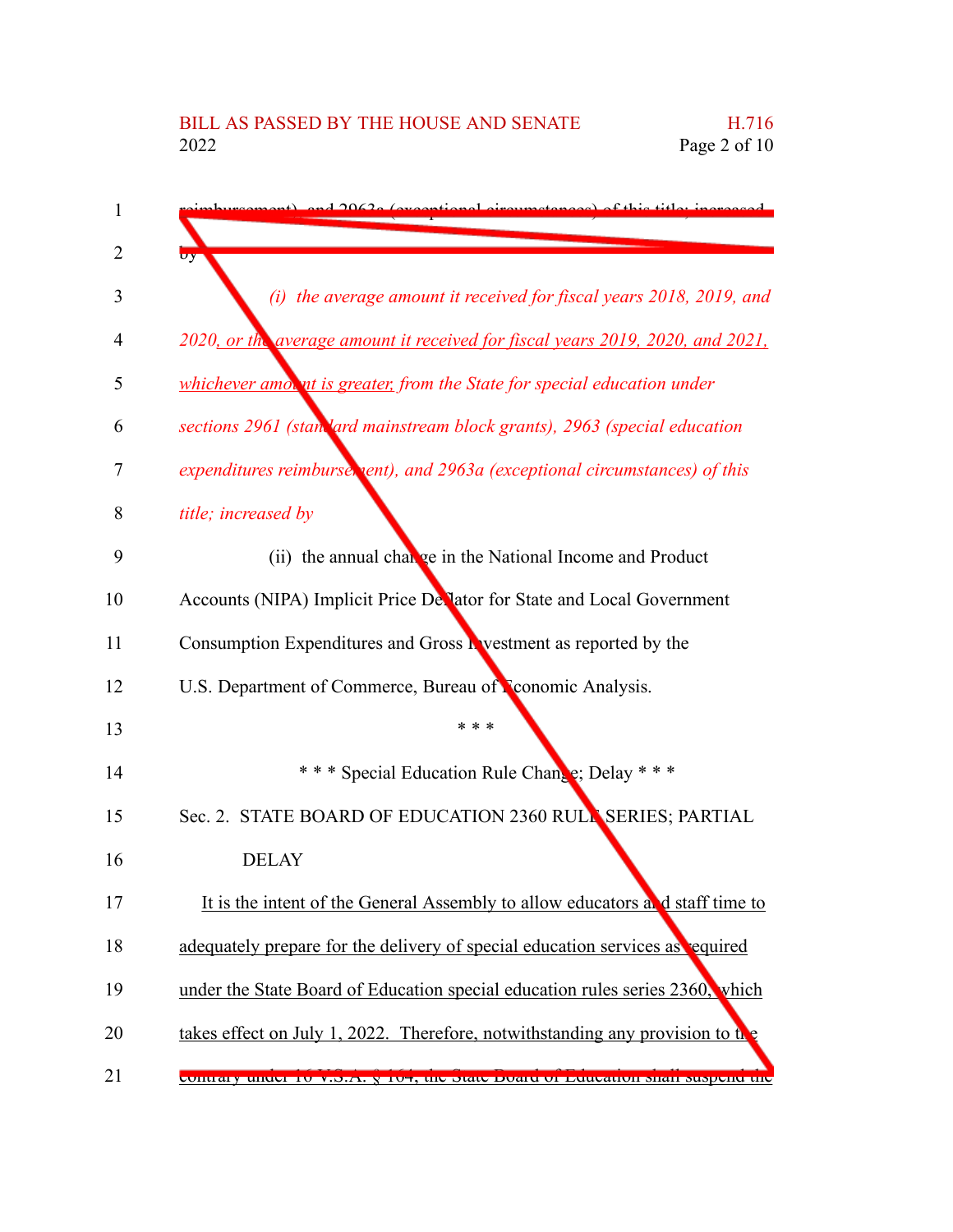

*Sec. 1. 16 V.S.A. § 2961 is amended to read:*

*§ 2961. CENSUS GRANT*

*\* \* \**

*(d)(1)(A) For fiscal year 2023, the amount of the census grant for a supervisory union shall be:*

*(i) the average amount it received for fiscal years 2018, 2019, and 2020, or the average amount it received for fiscal years 2019, 2020, and 2021, whichever amount is greater, from the State for special education under sections 2961 (standard mainstream block grants), 2963 (special education expenditures reimbursement), and 2963a (exceptional circumstances) of this title; increased by*

*(ii) the annual change in the National Income and Product Accounts (NIPA) Implicit Price Deflator for State and Local Government Consumption Expenditures and Gross Investment as reported by the U.S. Department of Commerce, Bureau of Economic Analysis.*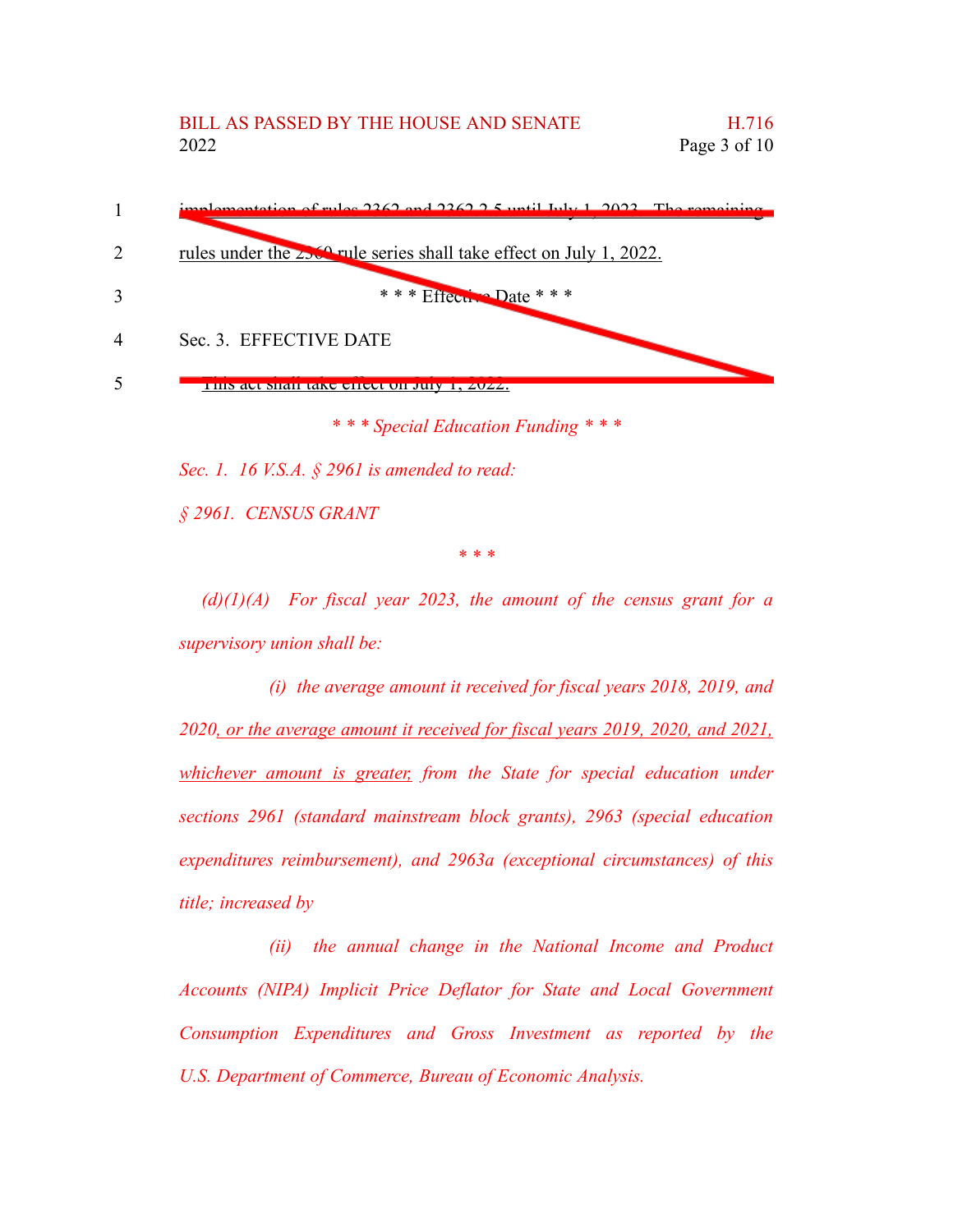*\* \* \**

*\* \* \* Holocaust Education; Report \* \* \**

*Sec. 2. HOLOCAUST EDUCATION; REPORT AND*

*RECOMMENDATIONS*

*On or before January 15, 2023, the Agency of Education shall issue a written report to the Senate and House Committees on Education on the status of Holocaust education in public schools and its recommendations to ensure that Holocaust education is included in the educational programs provided to students in public schools. In preparing the report and recommendations, the Agency of Education shall work with the Vermont Holocaust Memorial to avail themselves of that organization's knowledge of the subject and experience in Vermont schools.*

*Sec. 3. 16 V.S.A. § 492 is amended to read:*

*§ 492. POWERS, DUTIES, AND LIABILITIES; BONDS*

*(a) The powers, duties, and liabilities of the collector, treasurer, prudential committee, and clerk shall be like those of a town collector, treasurer, board of school directors, and the school board clerk, respectively.*

*\* \* \* Crime Insurance Coverage for School Districts \* \* \**

*(b) Before entering upon their duties, the collector and treasurer shall give a bond to the district conditioned for the faithful performance of their duties, in such sum as may be required. When In lieu of taking a bond from a*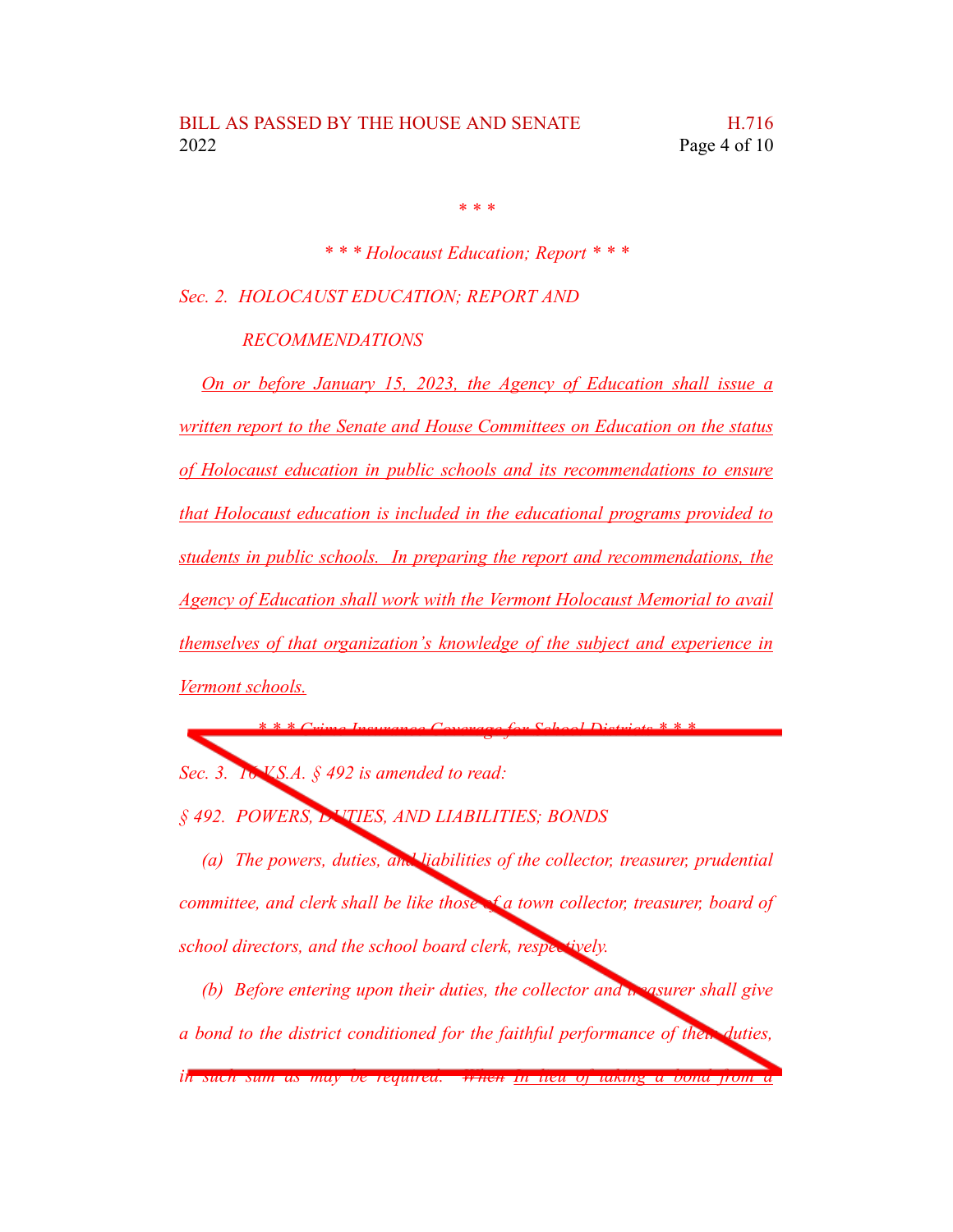*collector or treasurer, or both, a school district may choose to provide suitable crime insurance covering the collector or treasurer, or both. If a school district has not provided suitable crime insurance in lieu of a bond and a collector or treasurer for 10 days neglects to give a bond as required, his or her that office shall be vacant.*

*\* \* \* Special Education Rule Change; Delay \* \* \**

*Sec. 3. STATE BOARD OF EDUCATION 2360 RULE SERIES; PARTIAL DELAY*

*It is the intent of the General Assembly to allow educators and staff time to adequately prepare for the delivery of special education services as required under the State Board of Education special education rules series 2360, which takes effect on July 1, 2022. Therefore, notwithstanding any provision of law to the contrary under 16 V.S.A. § 164 and 3 V.S.A. § 845(d), the State Board of Education shall suspend the implementation of rules 2362 and 2362.2.5 until July 1, 2023. The remaining rules under the 2360 rule series shall take effect on July 1, 2022.*

*\* \* \* Peer Review Support Grant Program \* \* \* Sec. 4. EDUCATOR WORKFORCE DEVELOPMENT; APPROPRIATION; REPORT (a) Purpose. The purpose of this section is to encourage and support the development and retention of qualified and effective Vermont educators. To*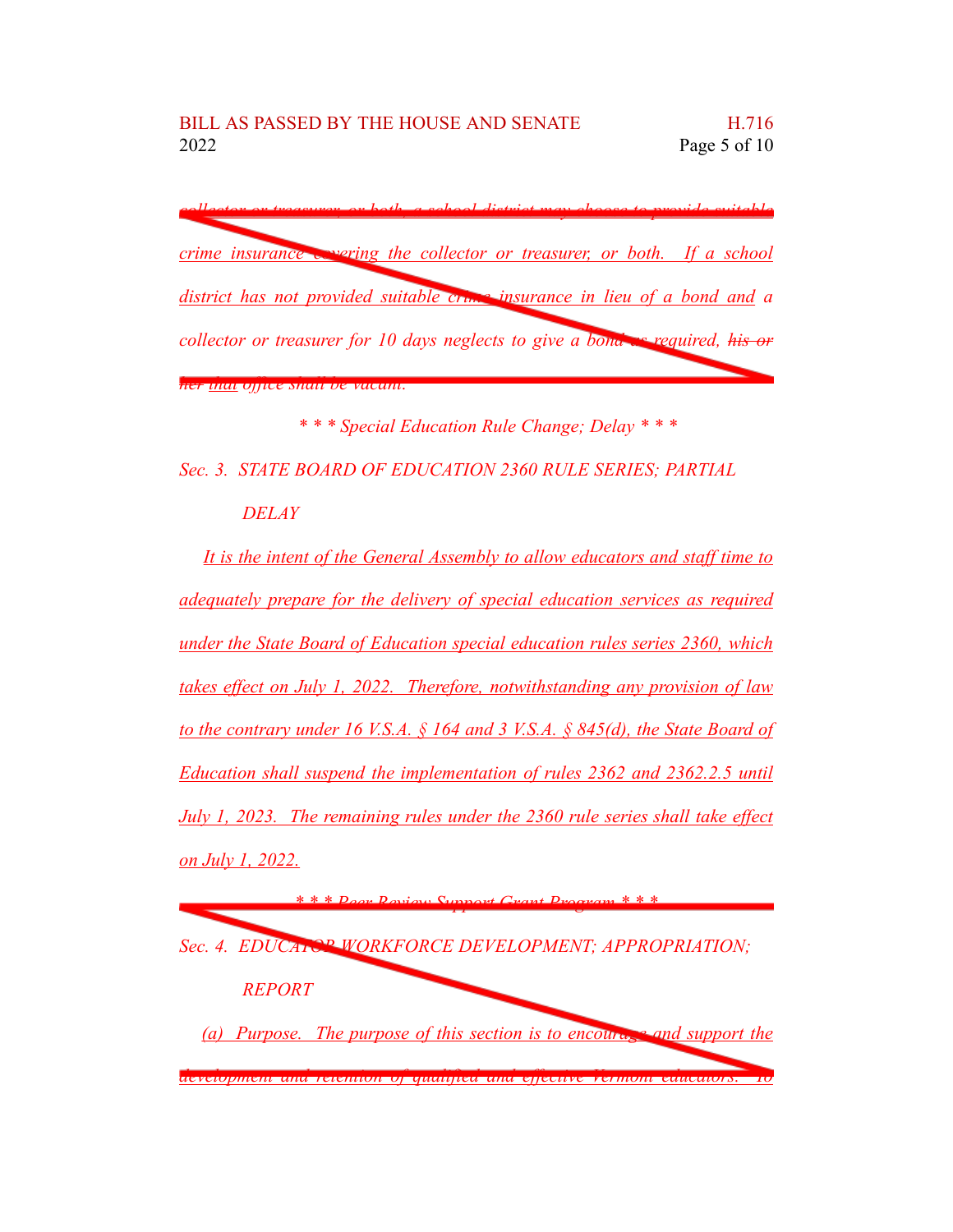*combat the growing educator shortage throughout the State and meet the needs of Vermont students, it is necessary to invest in nontraditional educator training programs.*

*(b) Grant program.*

*(1) Program creation. In fiscal year 2023, there is established the Peer Review Support Grant Program, to be administered by the Agency of Education, to provide grants to expand support, mentoring, and professional development to prospective educators seeking licensure through the Agency of Education's peer review process, with the goal of increased program completion rates.*

*(2) Program administration. The Agency shall adopt policies, procedures, and guidelines necessary for implementation of the Program described in subdivision (1) of this subsection.*

*(3) Eligibility criteria. The Agency shall issue grants to organizations or school districts with programs designed to provide prospective educators in the peer review program the support necessary for successful completion of the peer review process by providing:*

*(A) support through the Praxis exam process;*

*(B) local educator lead seminars designed around the Vermont licensure portfolio themes;*

*(C) local educator mentors;*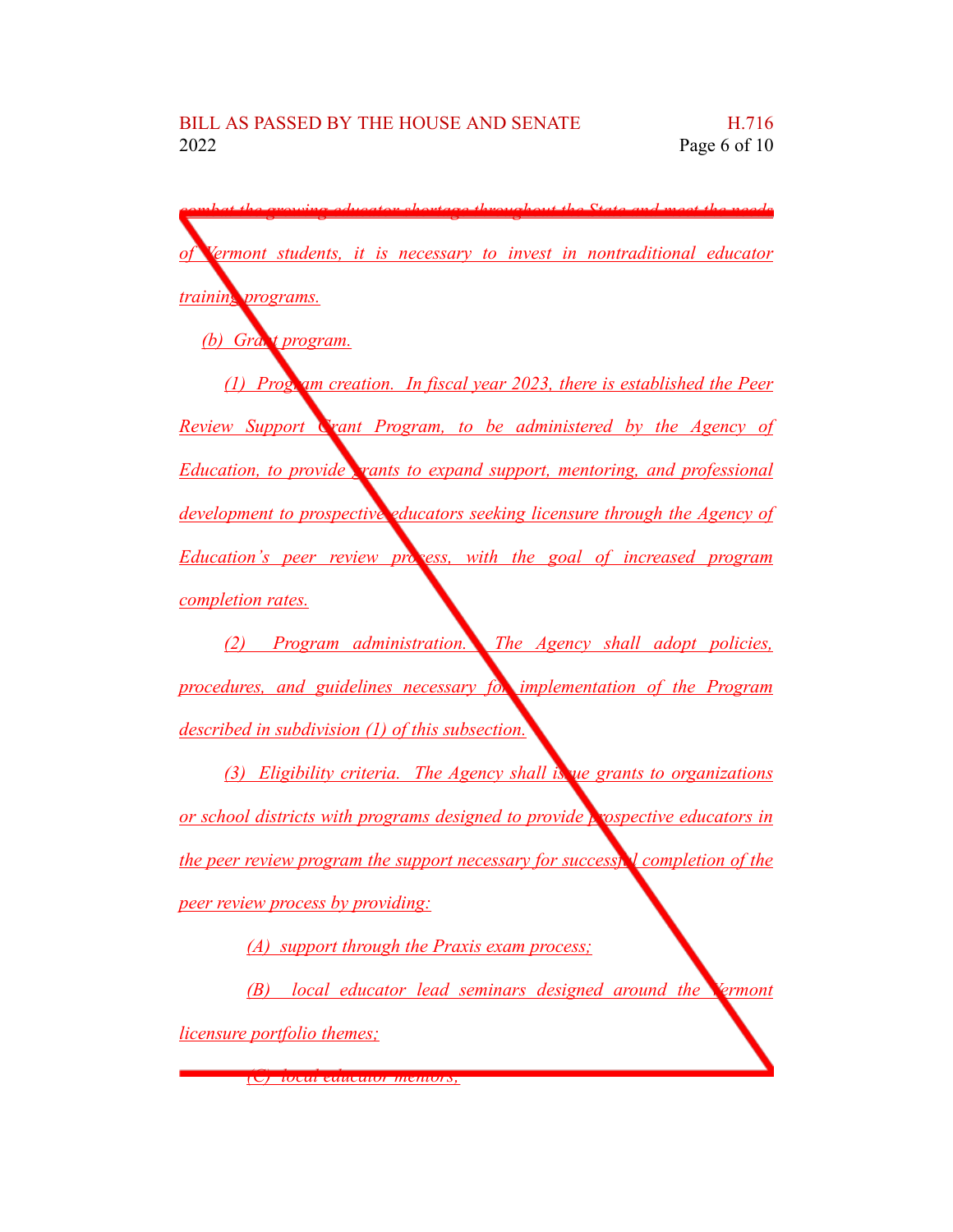

*Sec. 4. [Deleted.]*

*\* \* \* Income-Based Education Tax Study Committee \* \* \* Sec. 5. INCOME-BASED EDUCATION TAX; STUDY COMMITTEE (a) Creation. There is created the Income-Based Education Tax Study*

*Committee to study and make recommendations regarding the creation and*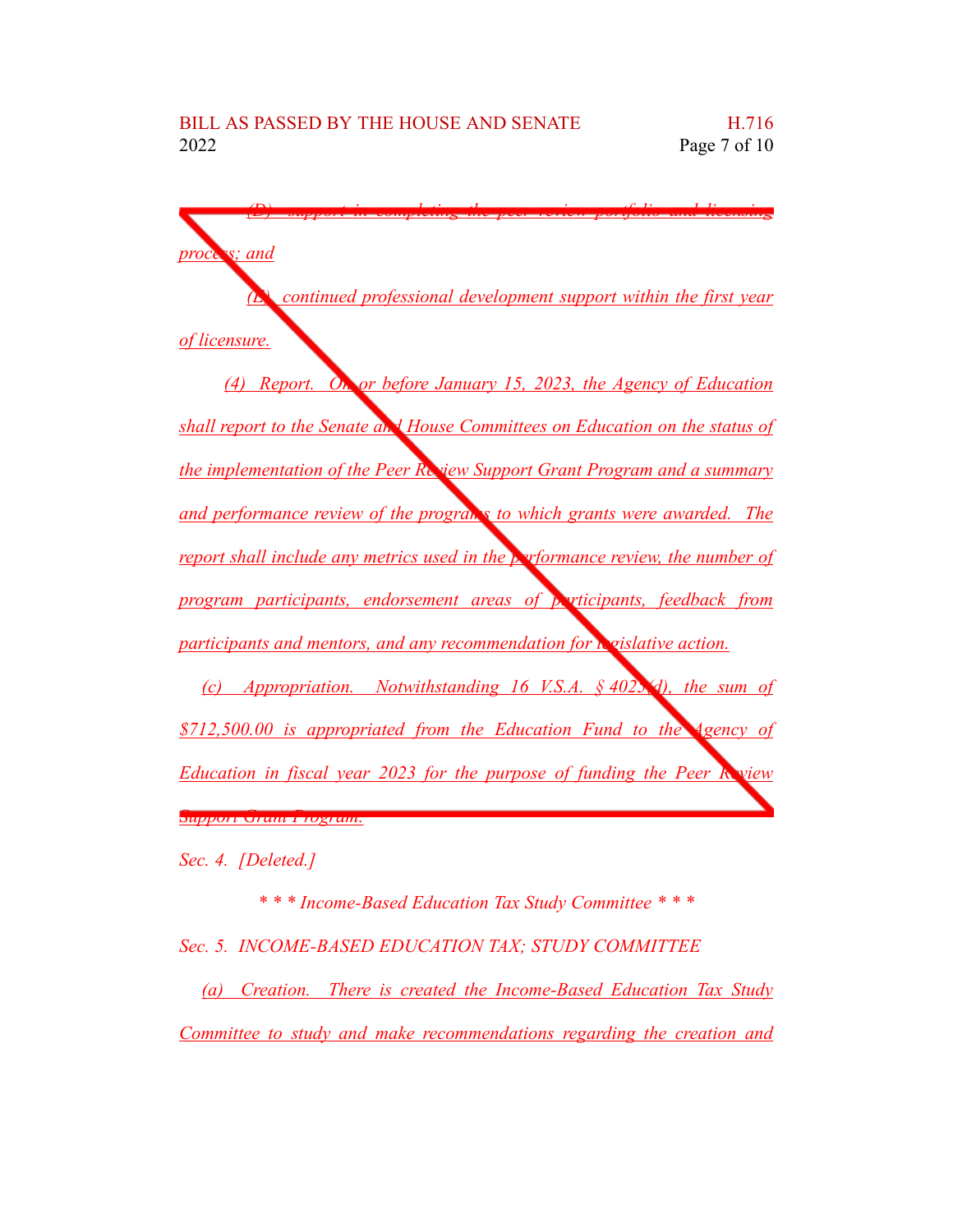*implementation of an income-based education tax system to replace the homestead property tax system for education funding in this State.*

*(b) Membership. The Study Committee shall be composed of the following members:*

*(1) three current members of the House of Representatives, not all from the same political party, who shall be appointed by the Speaker of the House; and*

*(2) three current members of the Senate, not all from the same political party, who shall be appointed by the Committee on Committees.*

*(c) Powers and duties. The Study Committee shall study the creation and implementation of an income-based education tax system, including the following issues:*

*(1) restructuring the renter credit under 32 V.S.A. chapter 154 or creating a new credit or other mechanisms to ensure that Vermonters who rent a primary residence participate fairly in the education income tax system;*

*(2) transitioning from the current homestead property tax system to a new income-based education tax system;*

*(3) accurate modeling, given the differences between household income for homestead property tax purposes and adjusted gross income for income tax purposes;*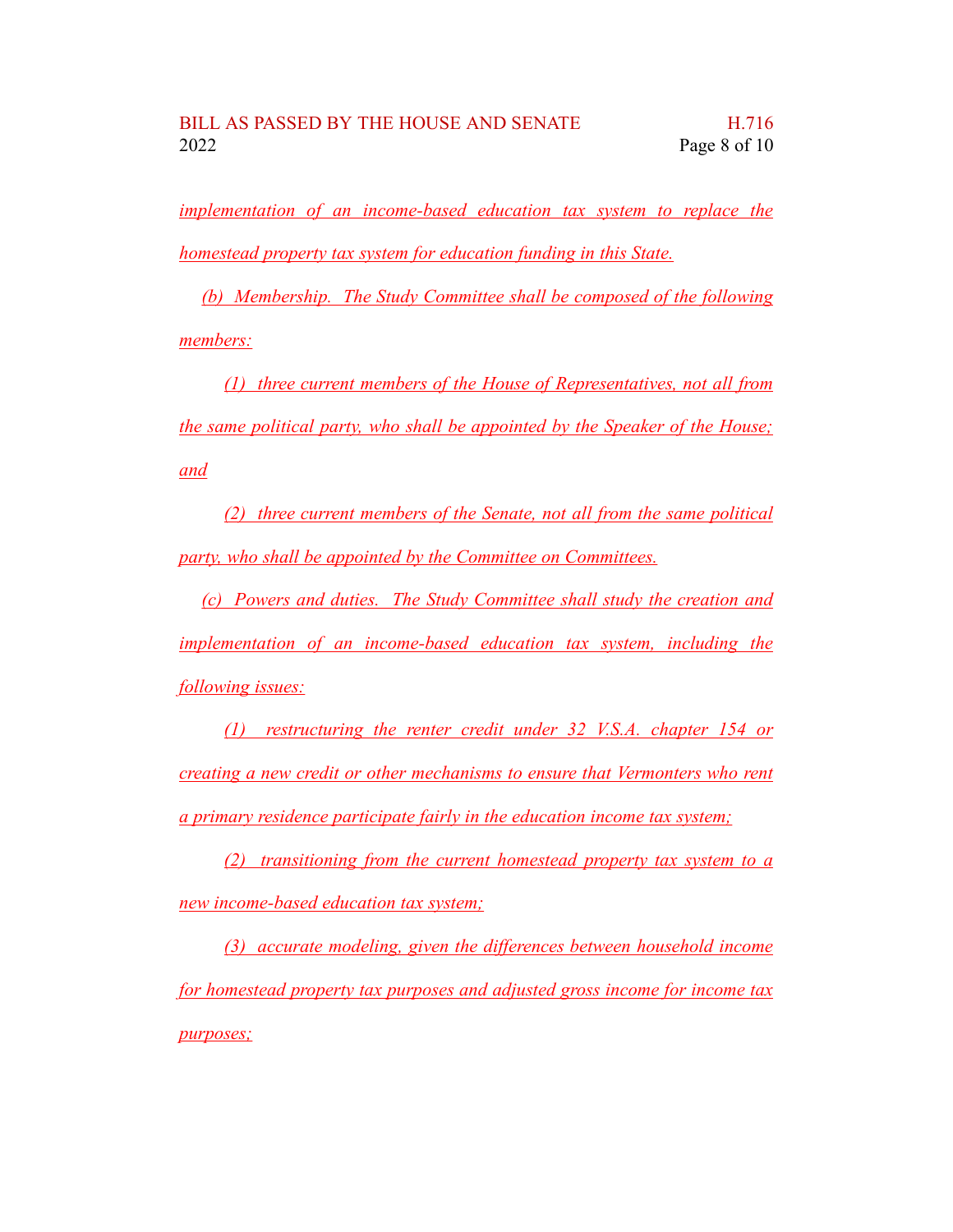*(4) whether there should be a limit to the amount of income subject to a new income-based education tax;*

*(5) challenges or other considerations for administering a new proposed education income tax system;*

*(6) with regard to income as a tax base, the impact of a new proposed education income tax on the State's taxing capacity, including the impact on the General Fund; and*

*(7) any other relevant considerations.*

*(d) Assistance. The Study Committee shall have the administrative, technical, and legal assistance of the Agency of Education, the Department of Taxes, the Joint Fiscal Office, the Office of Legislative Counsel, and the Office of Legislative Operations and shall consult with the Vermont League of Cities and Towns and any other interested stakeholders.*

*(e) Report. On or before December 30, 2022, the Study Committee shall submit a written report to the House Committees on Education and on Ways and Means and the Senate Committees on Education and on Finance with its findings and recommendations for legislative action, which shall include proposed legislative language.*

*(f) Meetings.*

*(1) The Joint Fiscal Office shall call the first meeting of the Study Committee to occur on or before July 15, 2022.*